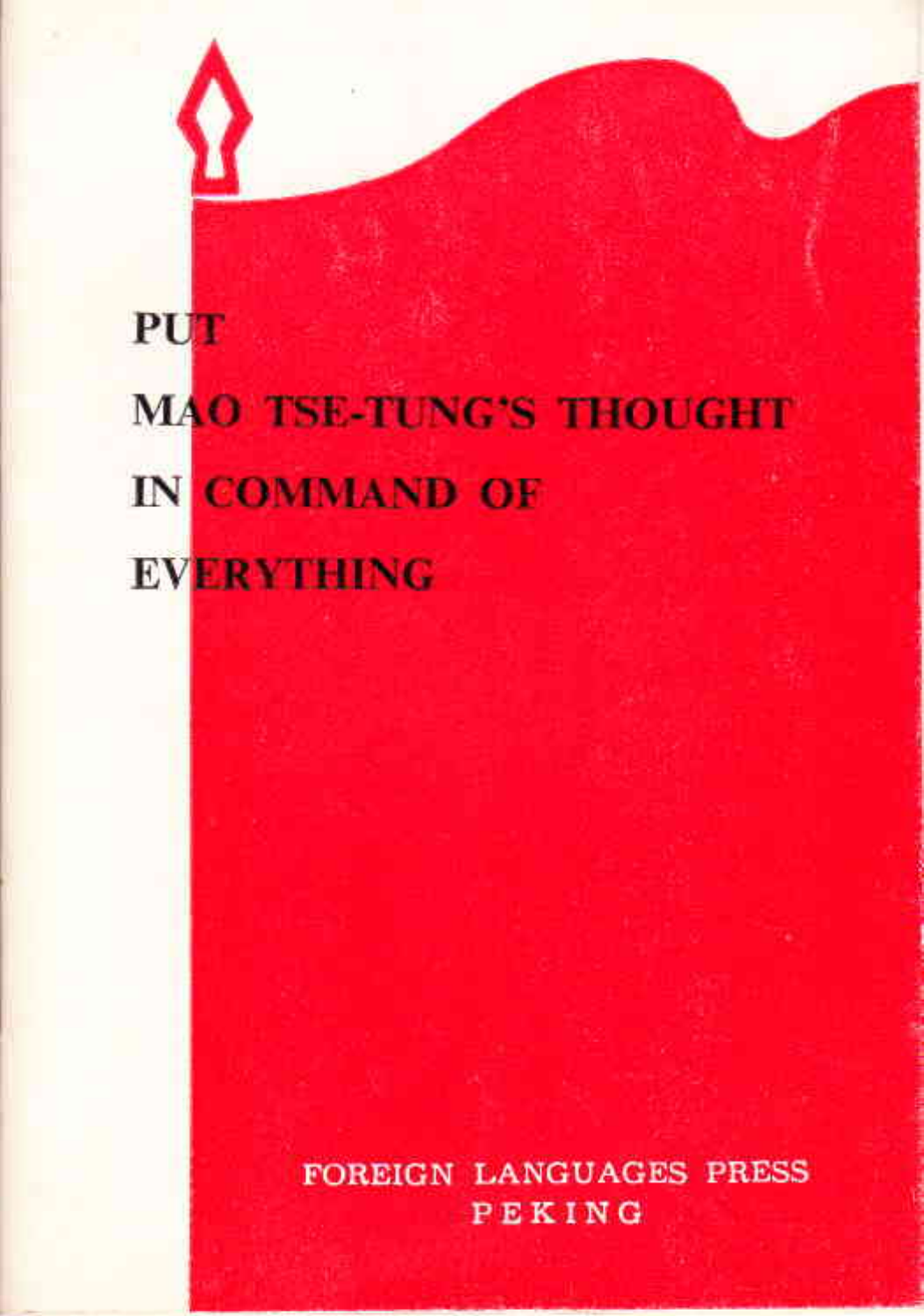### PUT MAO TSE-TUNG'S THOUGHT IN COMMAND OF **EVERYTHING**

New Year Editorial for 1969 by Renmin Ribao (People's Dailg), Hongqi (Red Flag) and Jiefangjun Bao (Liberation Army Daily)

> FOREIGN LANGUAGES PRESS PEKING 1969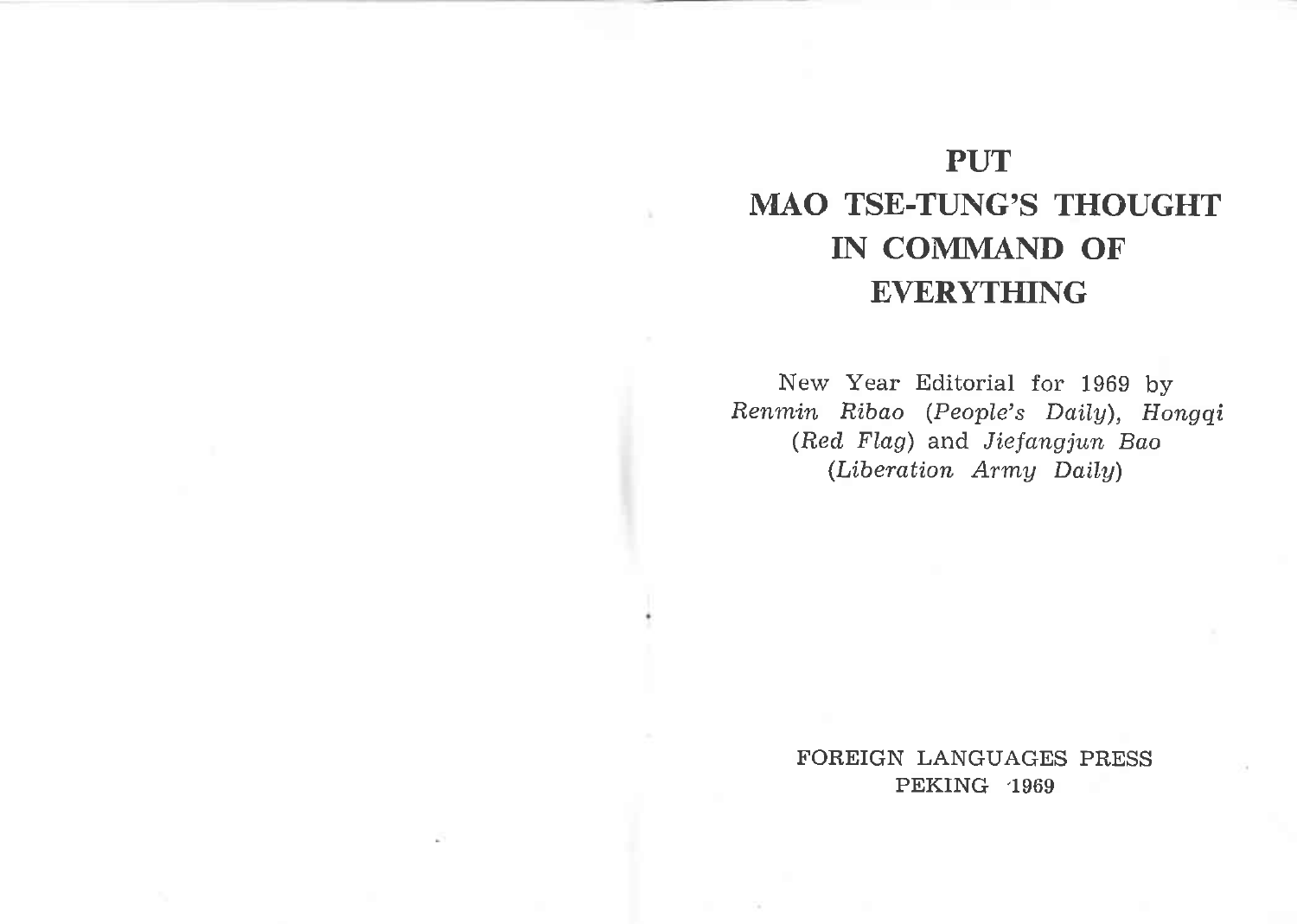

Long live our great leader Chairman Mao!

Printed in the People's Republic of China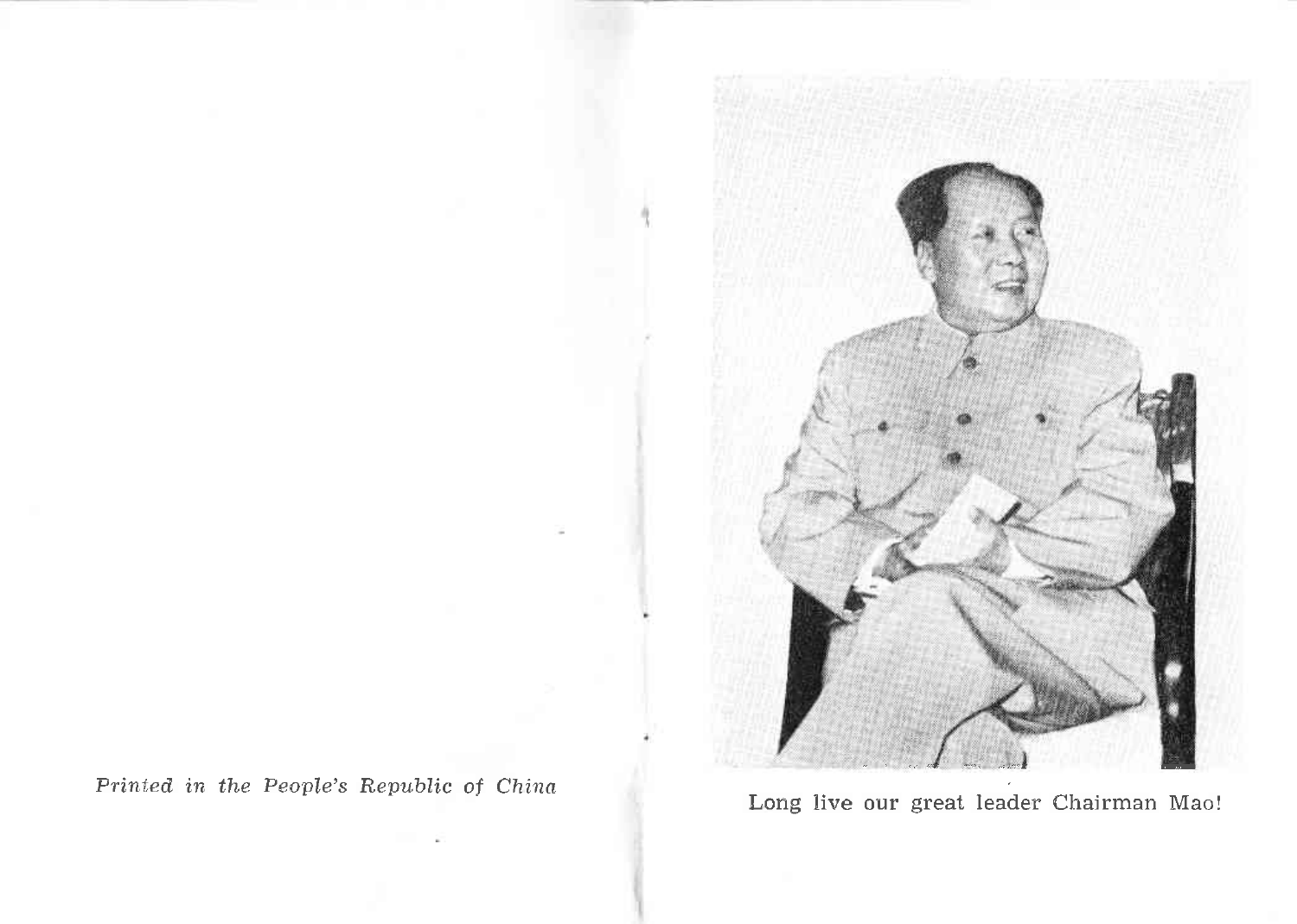

Our great leader Chairman Mac with his close comrade-in-arms Vice-Chairman Lin Piao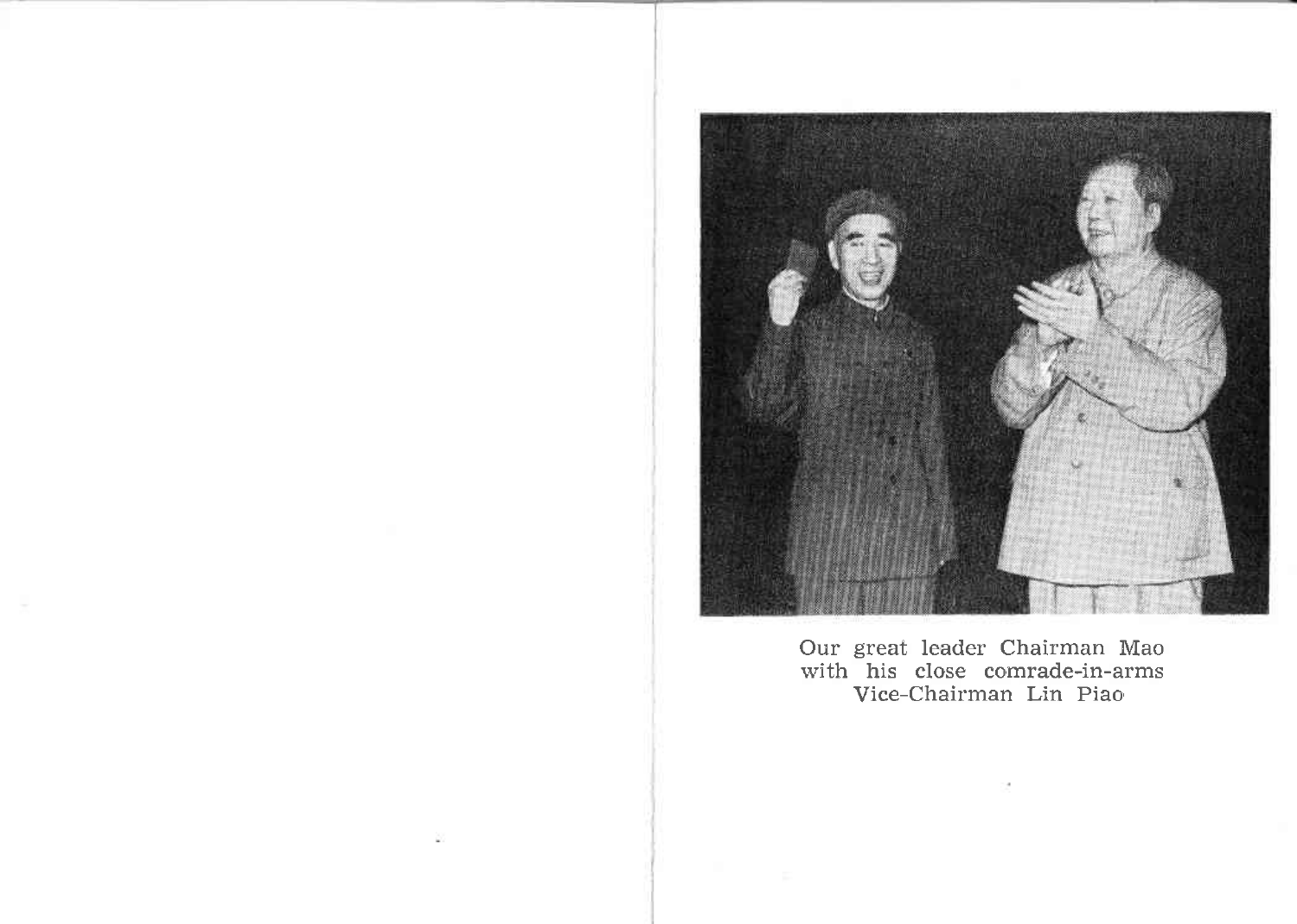The next 50 to 100 years, beginning from now, will be a great era of radical change in the social system throughout the world, an earth-shaking era without equal in any previous historical period. Living in such an era, we must be prepared to engage in great struggles which will have many features different in form from those of the past.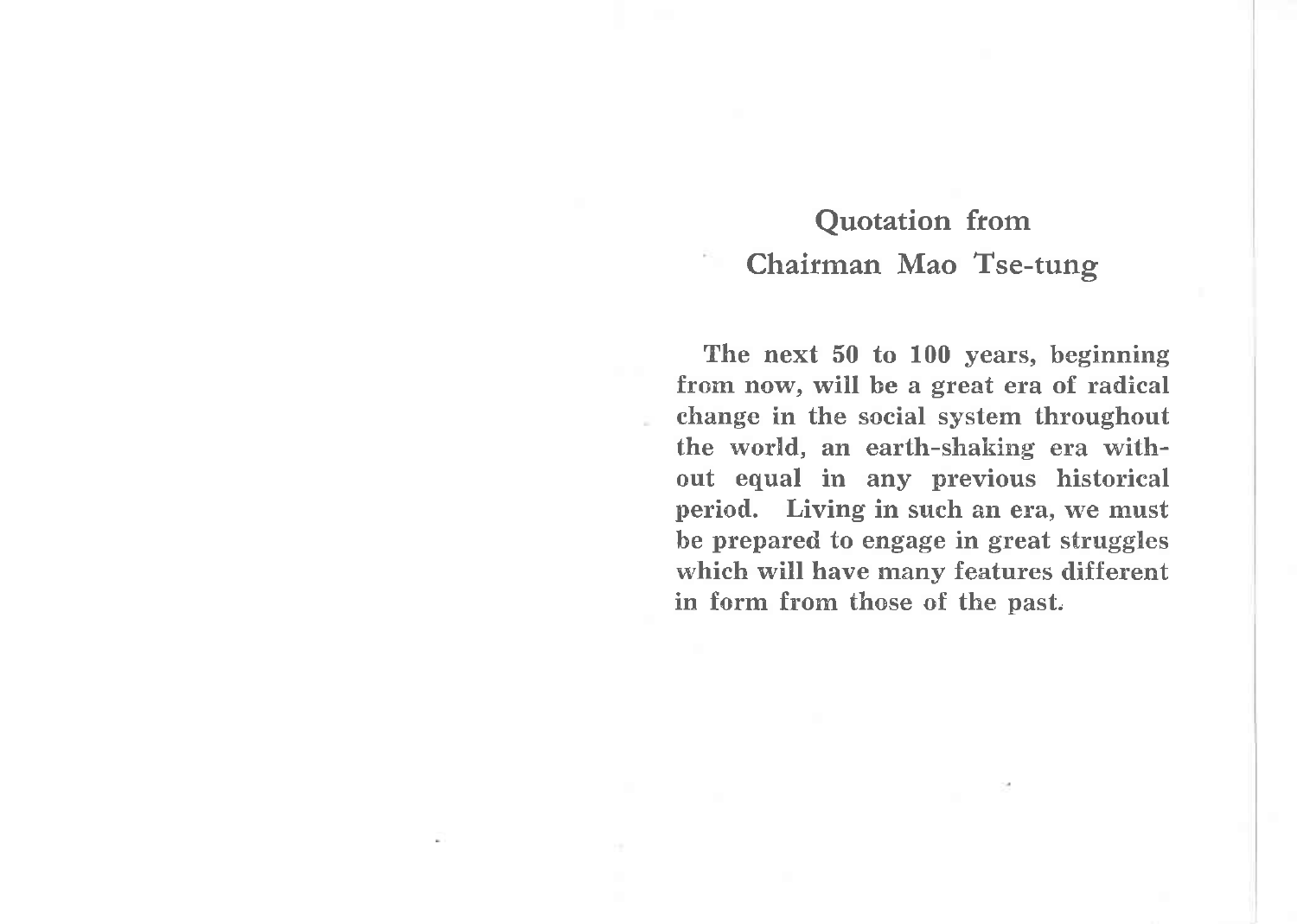Without democracy there cannot be correct concentration, because it is impossible to establish centralism when people have divergent views and don't have unity in thinking. What is meant by concentration? First, there must be concentration of correct ideas. Unity in thinking, policy, plan, command and action is attained on the basis of eoncentrating correct ideas. This is unity through concentration.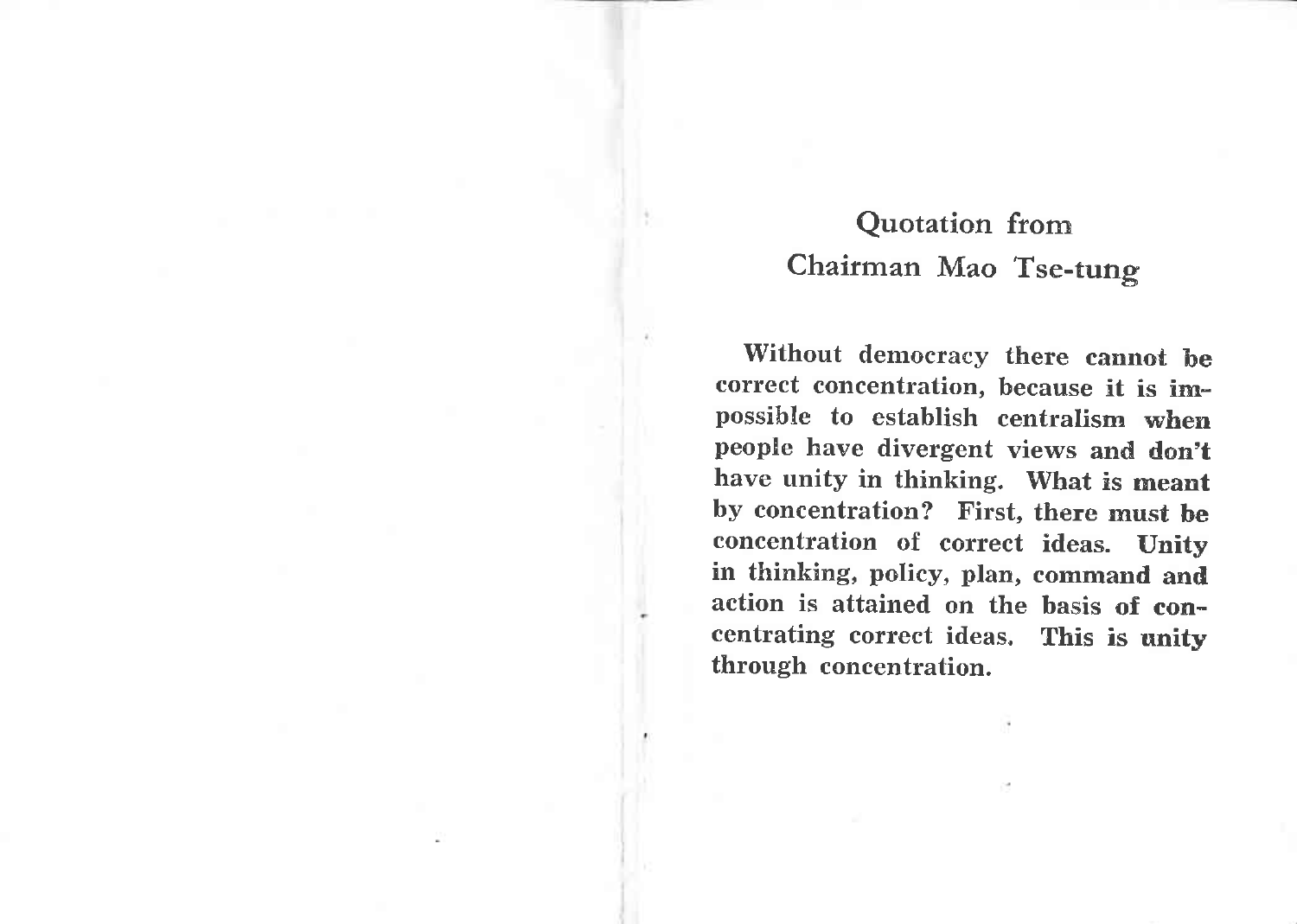In purifying the class ranks, first we must grasp the work firmly and second we must pay attention to policy.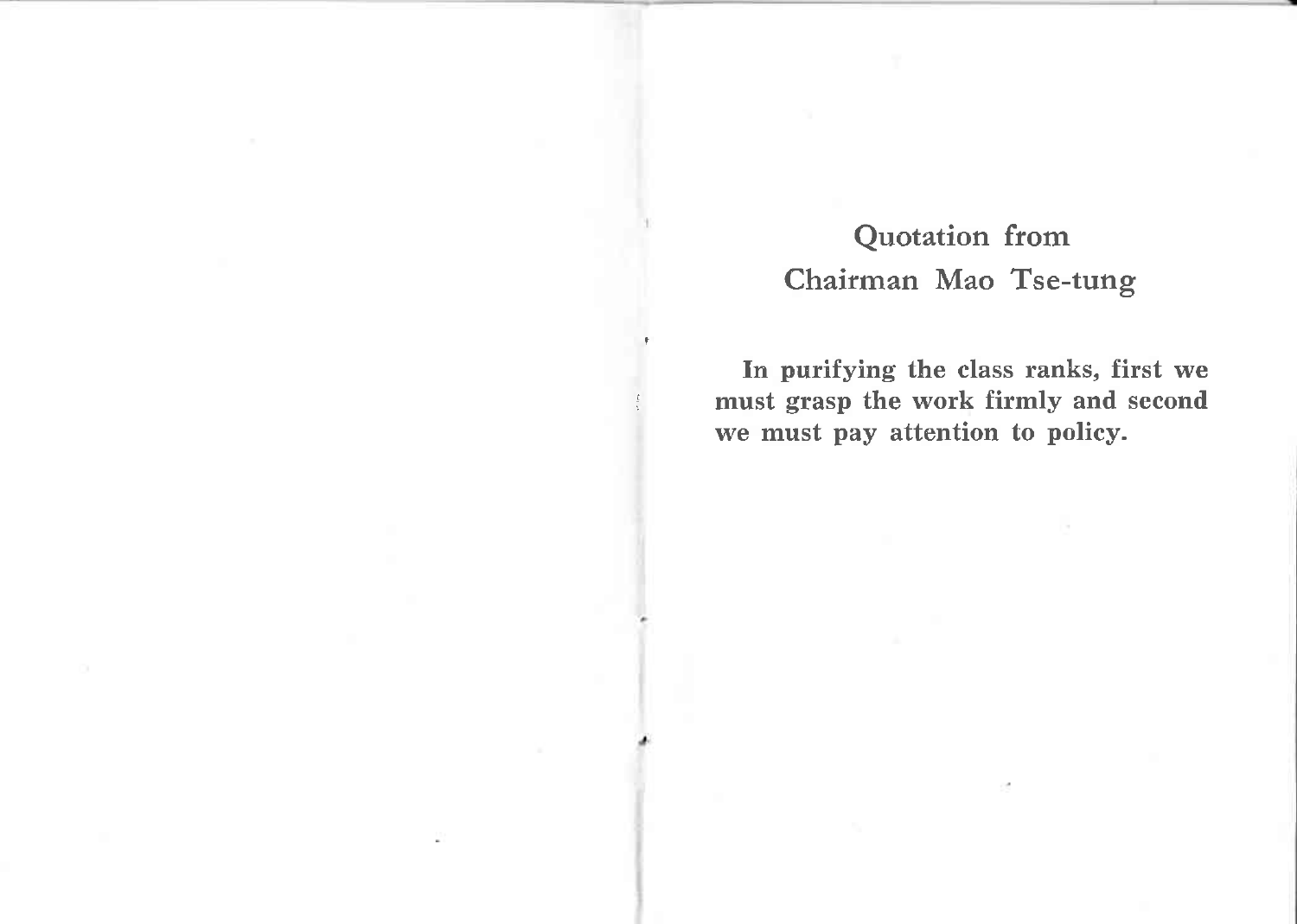In dealing with counter-revolutionaries and people who have made mistakes, attention must be paid to policy. The target of attack should be narrowed and more people helped through education, stress should be laid on the weight of evidence and on investigation and study, and it is strictly forhidden to obtain confessions by compulsion and to give them credence. As for good people who have made mistakes, they should be given more help through education, and when they are awakened, they should be promptly liberated.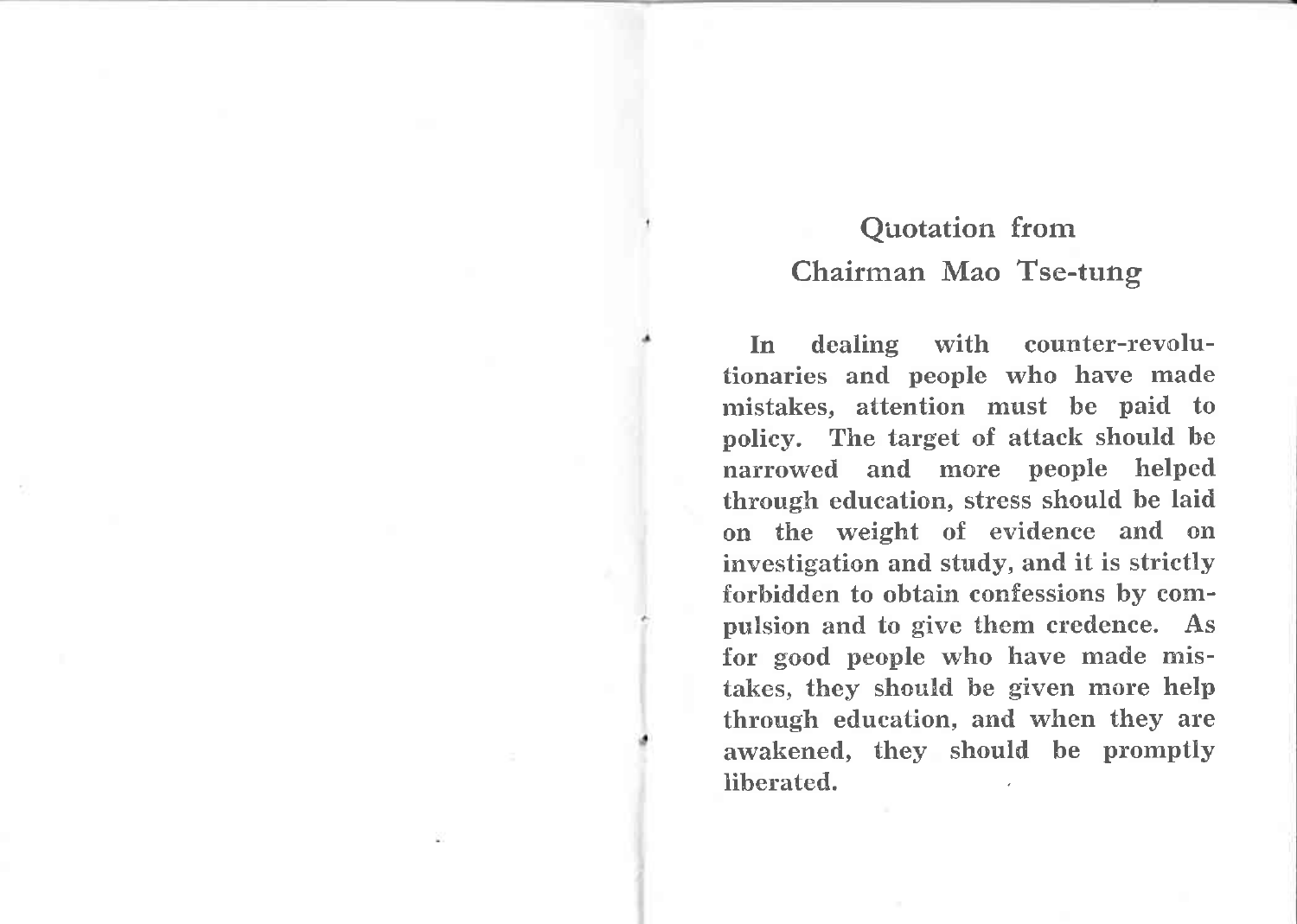f INDER the guidance of the great thought of Mao Tse-tung the 700 million people of China, filled with pride in victory, enter the year 1969 in an excellent situation, in an upsurge of the vigorous revolutionary mass movement of struggle-criticism-transformation.

At the beginning of the new year, with profound proletarian feelings, we heartily wish our great leader Chairman Mao <sup>a</sup> Iong, iong lifel

The surging great proletarian cultural revolution, in which the masses have been roused on a scale unprecedented in breadth and depth, has won great, decisive victory. The Enlarged Twelfth Plenary Session of the Eighth Central Committee of the Party decided to expel the renegade, traitor and scab Liu Shao-chi from the Party once and for all and to dismiss him from all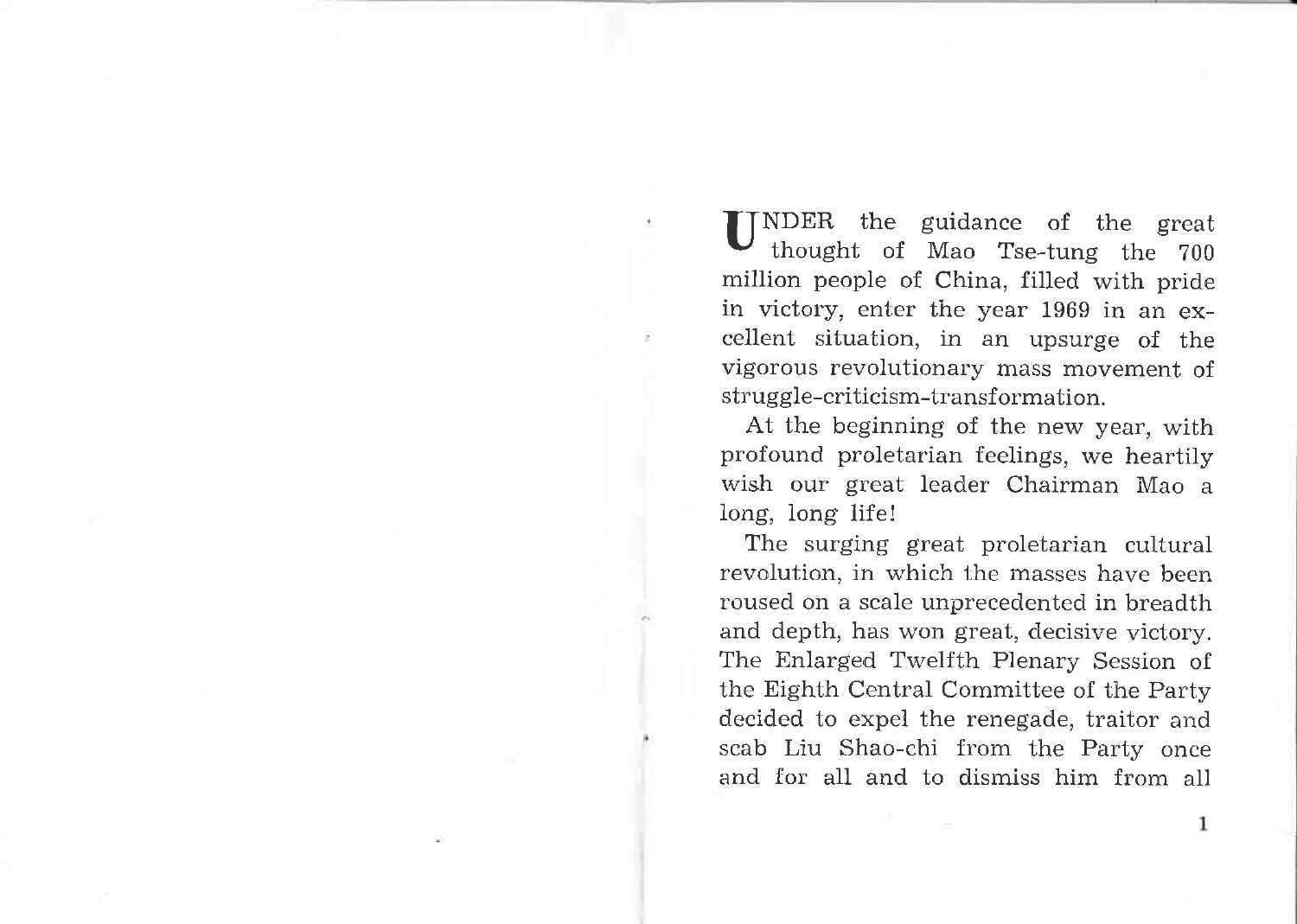posts both inside and outside the Party, and thus proclaimed the total collapse of the bourgeois headquarters headed by Liu Shao-chi. The appearance of the working class and the poor and lower-middle peasants on the politicai stage of strugglecriticism-transformation in the superstructure has brought about or is bringing about profound revolutionary changes in all fields of the superstructure. Developments of an advanced, socialist nature have appeared one after another. The creativeness and wisdom of the revolutionary masses, like blossoming mountain flowers, are in full bloom in all parts of the motherland. The revolutionary spirit generated by the great proletarian cultural revolution has yielded rich fruits. Industrial and agricultural production is advancing full steam ahead. Socialist science and culture are making steady progress. Our Party has become purer and more resolute. Our proletarian state power has become more consolidated and has greater vitality than ever. Our socialist motherland has become more powerful. A new leap forward is now emerging in our socialist construction.

Recently, China successfully exploded another hydrogen bomb and thereby conducted a new thermo-nuclear test. This is another fruitful result of China's great proletarian cultural revolution. It signifies another new leap forward in China's development of nuclear weapons. It is another heavy blow at the policy of nuclear threats and nuclear blackmail of U.S. imperialism and Soviet revisionism, and is a great inspiration and support to the heroic Vietnamese people in carrying their war against U.S. aggression and for national salvation through to the end and also to the people of all countries in their revolutionary struggles.

AII these great victories are victories for the invincible thought of Mao Tse-tung, and for Chairman Mao's proletarian revolutionary line; they. are the result of

2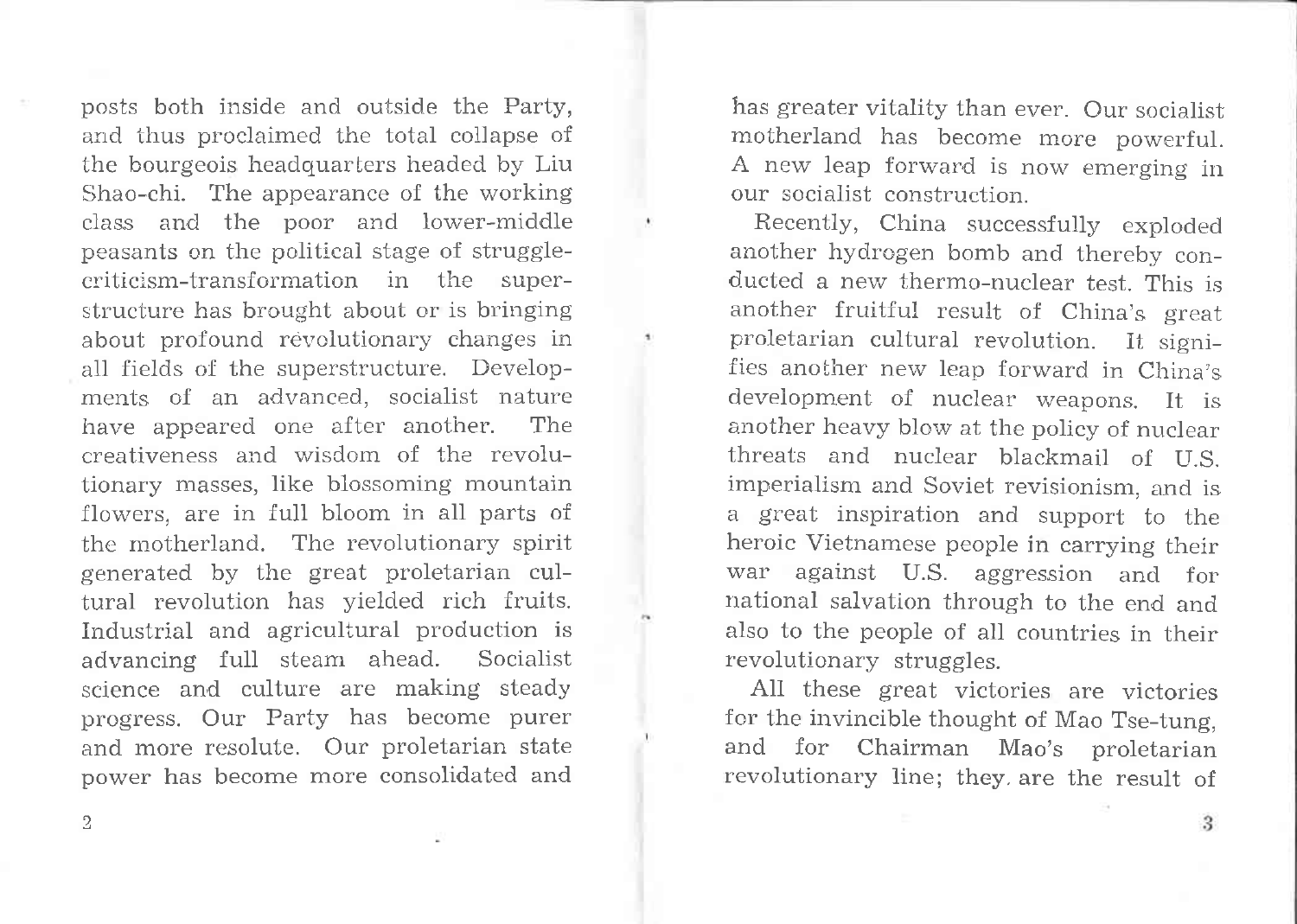hundreds of millions of revolutionary masses grasping Mao Tse-tung's thought.

The year 1969 will be a brilliant and extremely important one in the advance of the Chinese and world revolution.

In 1969, the Communist Party of China will hold its Ninth National Congress.

In 1969, the Chinese people will in the main fulfil all the militant tasks set by the Enlarged Twelfth Plenary Session of the Eighth Central Committee of the Party. The great proletarian cultural revolution will achieve all-round victory.

¥

υ

In 1969, we will with grandeur celebrate the twentieth anniversary of the founding of the People's Republic of China.

In order to fulfil the glorious and arduous tasks of 1969, the most fundamental thing is to make further efforts to put Mao Tse-tung's thought in command of everything. The whole Party, the whole army and the people of the whole country must continue to hold aloft the great red

banner of Mao Tse-tung's thought, and use Chairman Mao's thought, his proletarian revolutionary line and specific policies to achieve unity in thinking and action. We must rally closely round the proletarian headquarters with Chairman Mao as its leader and Vice-Chairman Lin Piao as its deputy leader, conscientiously put into practice democratic centralism and do our work in line with the method of from the masses, to the masses, and of concentrating the ideas of the masses, persevering in them and carrying them through, a method consistently taught by Chairman Mao. We must concentrate the correct ideas that conform to Mao Tse-tung's thought, persevere in them and carry them through and resolutely oppose and overcome all erroneous tendencies that run counter to Mao Tse-tung's thought, so as to seize new victories.

Our great leader Chairman Mao teaches us:

4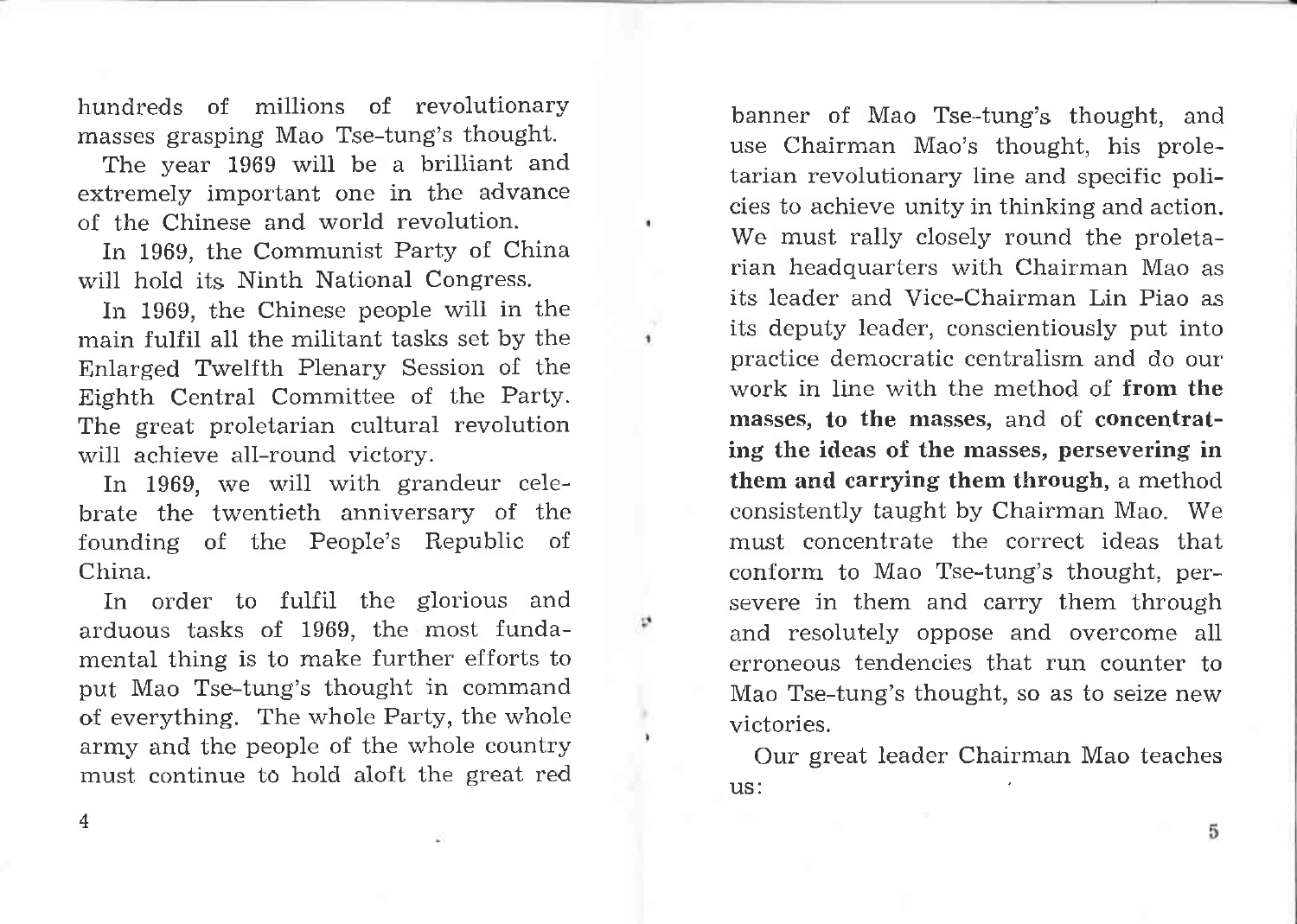Without democracy there cannot be correct concentration, because it is impossible to establish centralism when people have divergent views and don't have unity in thinking. What is meant by concentration? First, there must be concentration of correct ideas. Unity in thinking, policy, plan, command and action is attained on the basis of concentrating correct ideas. This is unity through concentration.<sup>1</sup>

 $\frac{1}{2}$ 

\*l

t<br>1

**\** 

Vice-Chairman Lin has pointed out:

China is a great socialist state of the dictatorship of the proletariat and has <sup>a</sup> population of 700 million. It needs unified thinking, revolutionary thinking, correct thinking. That is Mao Tse-tung's thought. Only with Mao Tse-tung's thought can we maintain vigorous revolutionary enthusiasm and a firm and correct political orientation.

l From Chairman Mao's speech at the 7,000 strong meeting in 1962.

To put Mao Tse-tung's thought in command of everything, the leadership at all levels must achieve the five aspects of unity mentioned by Chairman Mao, on the basis of studying his thought conscientiously and concentrating correct ideas from the masses. Further efforts should be made to carry out Chairman Mao's extremely important instruction "the revolutionary comrnittee should exercise unified leadership".

The revolutionary committees have been established in the fierce struggle between the two classes, the two roads and the two lines. We must be soberly aware that class struggle does not end with the establishment of revolutionary committees. A handful of renegades, enemy agents and die-hard capitalist roaders will certainly not take the loss of their power lying down and they wiil make a death-bed struggle. They will still do everything they can in trying to undermine the proletarian state power. Some non-proletarian

6

 $\tau$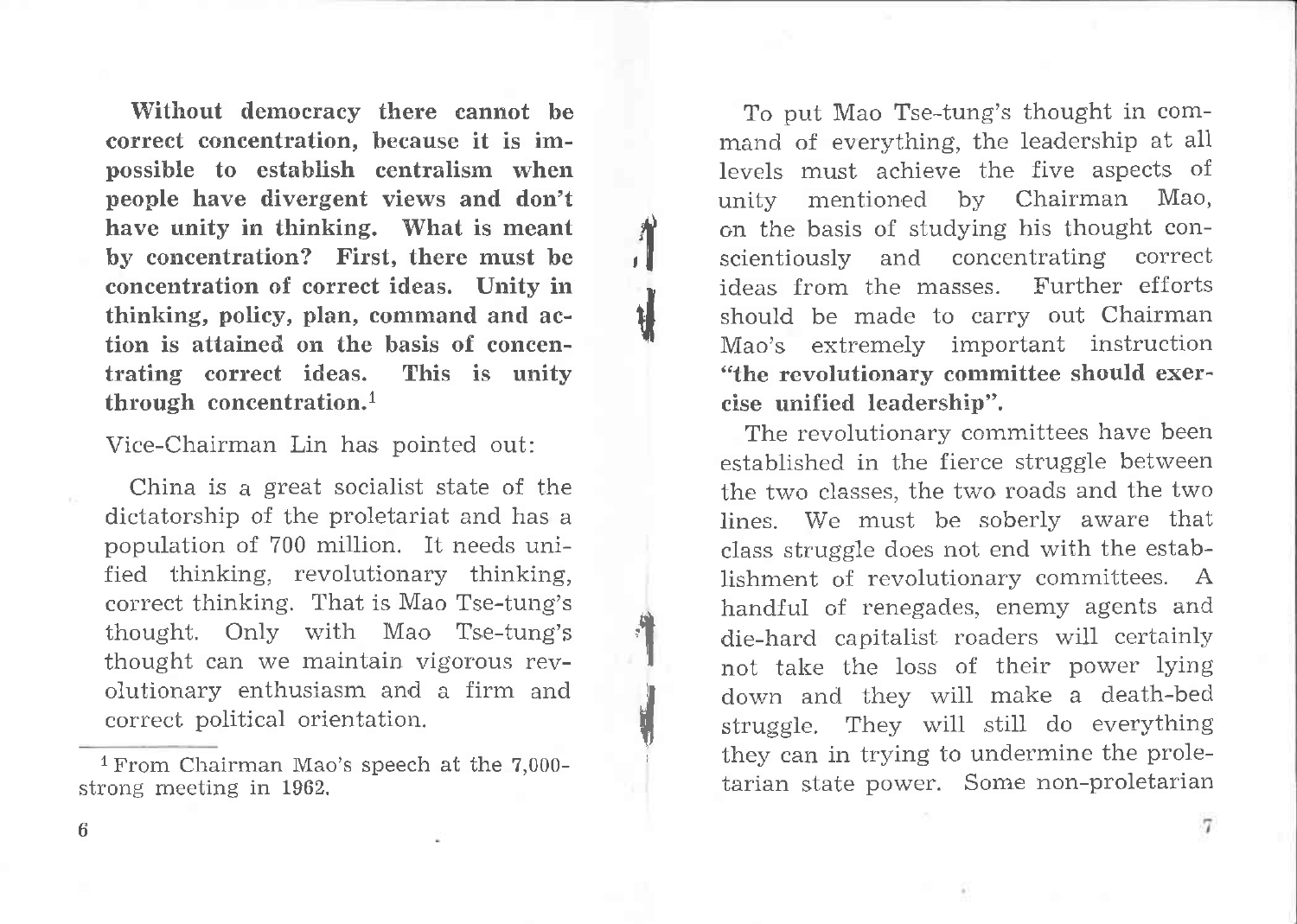trends of thought in society will also find expression in the leading bodies through various channels to hamper our advancing in line with Chairman Mao's strategic plan. In the light of this situation, we must consciously use Mao Tsetung's thought to attain "unity in thinking, policy, plan, command and action", We should constantly study all of Chairman Mao's latest instructions, check our thinking and actions in the light of these, carry them out in real earnest and examine our thinking and actions time and again. We should wage resolute struggle against all erroneous ideas and actions that run counter to Chairman Mao's proletarian revolutionary line, and we must never take an attitude of liberalism towards them. Provided we act in this way, every scheme and trick of the class enemies will fail completely.

Unified leadership means the leadership of Mao Tse-tung's thought. It is not surprising that contradictions of one sort or another exist in the revolutionary ranks. The question is that we must distinguish whether they are contradictions between ourselves and the enemy or contradictions among the people. A handful of counterrevolutionaries in society often use the tactics of supporting an erroneous trend from behind the scenes so as to confuse the two different types of contradictions, provoke splits and create confusion for the purpose of undermining the great proletarian cultural revolution. We must be good at seeing through these intrigues. The representatives of the revolutionary cadres, the People's Liberation Army and the revolutionary masses on the revolutionary committees should hold power in accordance with Mao Tse-tung's thought, use Mao Tse-tung's thought as the criterion to judge everything, always link themselves closely with the masses and listen attentively to the voice of the masses. When one does something that does not conform to Mao Tse-tung's thought and

8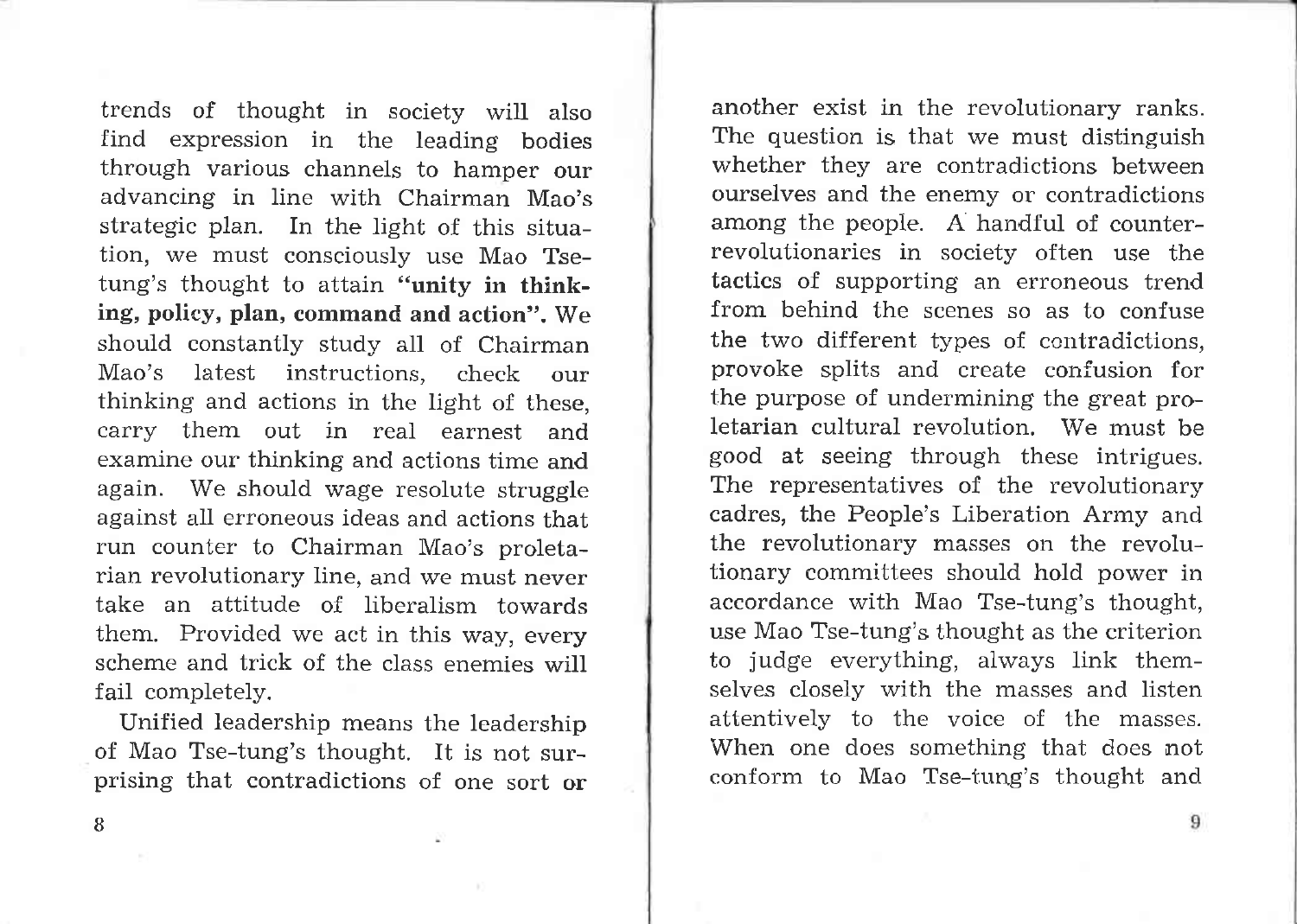becomes divorced from the masses, he must have the courage to make selfcriticism. When opinions differ, they should be discussed in a democratic way and resolved through the formula "unity  $arithmeticism$  and  $self-criticism$  — unity". We enders and sen-criticism — unity : we<br>should use Mao Tse-tung's thought to overcome all kinds of erroneous ideas and unite closely on the principled basis of Mao Tse-tung's thought. If one has something to say, one should say it promptly to people to their faces and not behind their backs. One must not indulge in petty actions. Both veteran and new cadres should consciously remould their world outlook in accordance with Mao Tse-tung's thought, remain modest, prudent and free from arrogance and rashness in their style of work. They should maintain the style of plain living and hard struggle and retain the fine qualities of the working people, make the masses their teachers and remain vigilant against attacks by the bourgeoisie with sugar-coated bullets.

We must put into practice Chairman Mao's consistent teachings to unite with all forces that can be united with to fight together against the enemy.

We must resolutely carry out Chairman Mao's latest instruction:

In dealing with counter-revolutionaries and people who have made mistakes, attention must be paid to policy. The target of attack should be narrowed and more people helped through education, stress should be laid on the weight of evidence and on investigation and study, and it is strictly forbidden to obtain confessions by compulsion and to give them credence. As for good people who have made mistakes, they should be given more help through education, and when they are awakened, they should be promptly liberated.

We must educate and unite the overwhelming majority of the masses and cadres, including good people who have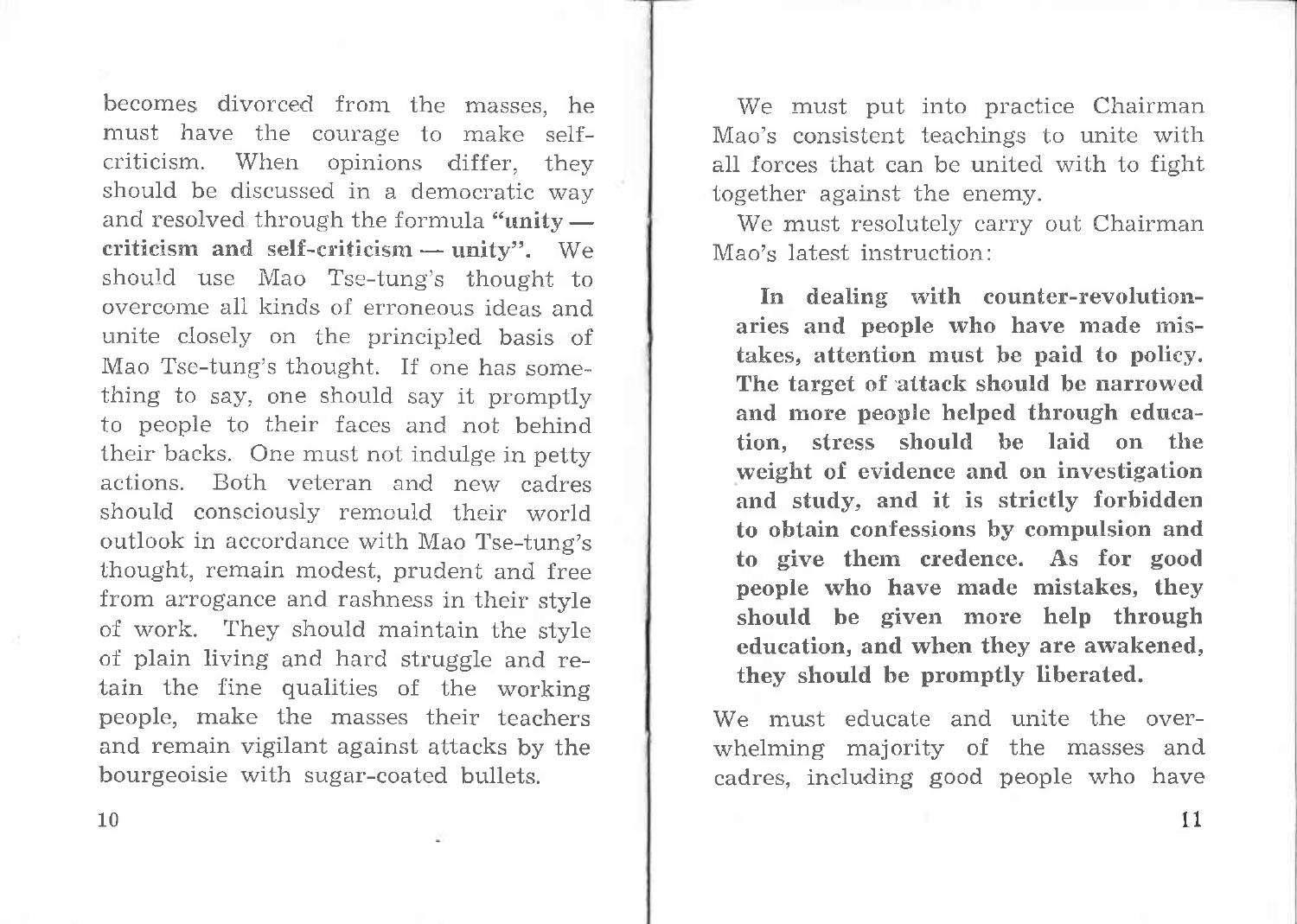made mistakes but are witling to be educated and correct their mistakes, as well as all the young sons and daughters [of counter-revolutionaries and those who have made mistakes —  $Tr.]$  who can be have made inistance – 17. who can be<br>educated. Towards the enemies, we must carry out the policy of dealing with each case on its own merits and fragmenting the enemy, so as to isolate and attack the handful of the most obstinate class enemies to the greatest extent.

We must continue to repudiate the reactionary bourgeois "theory of many centres, that is, the theory of no centre". All revolutionary comrades and the revolutionary masses should pay close attention to considering the interests of the whole. The interests of the part must be subordinated to the interests of the proletariat as a whole. Any tendency towards <sup>a</sup> mountain-stronghold mentality and sectarianism will weaken and undermine the unified leadership of Mao Tse-tung's thought and runs counter to the funda-

mental interests of the masses. Our hearts always turn towards our great leader Chairman Mao, the great thought of Mao Tse-tung and the proletarian headquarters with Chairman Mao as its leader and Vice-Chairman Lin as its deputy leader, the sole centre of leadership for the entire Chinese people.

The struggle-criticism-transformation which is being vigorously carried out is a very great mass movement of the socialist revolution and a sharp and fierce class struggle. In shouldering the heavy task of leading struggle-criticism-transformation, the comrades of the revolutionary committees in particular must grasp Mao Tsetung's thought still better and rely fully on the masses, in order to organize the struggle.

According to Chairman Mao's consistent teachings, to do a good job in strugglecriticism-transformation, we must rouse the masses boldly, make deep-going investigation and study and carry out our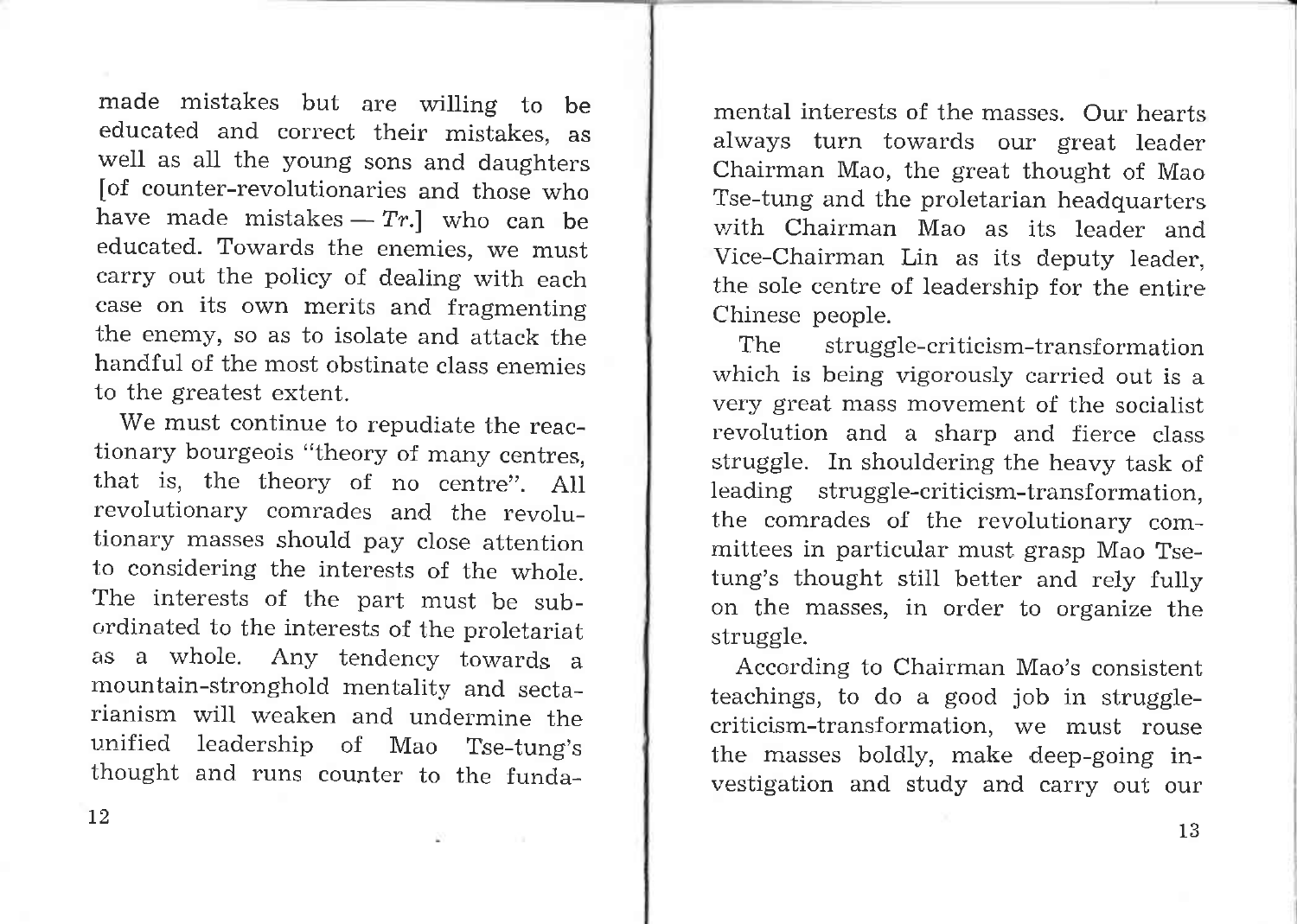policles correctly. We should be good at implementing all the latest instructions of Chairman Mao's so that they are translated into the revolutionary practice of the masses. We should be good at concentrating correct ideas from the masses, generalizing them and summing them up in the light of Mao Tse-tung's thought and be good at recognizing and demonstrating good examples. So long as we act in accordance with these teachings of Chairman Mao's, we will be able to carry out Chairman Mao's proletarian revolutionary line still better, smash the resistance and sabotage by the class enemy and win allround victory in the current great proletarian cultural revolution.

Chairman Mao recently has taught us: "In purifying the class ranks, first we must grasp the work firmly and second we must pay attention to policy." We must firmly grasp the work of purifying the class ranks. Only by doing this work well and pulling out the hidden enemies, who

are very few in number, can we have clear class alignments and carry out the tasks of struggle-criticism-transformation smoothly. We should investigate and study fully in order to get hold of iron-clad evidence of crimes, so that the counterrevolutionaries, no matter how sly, cannot escape and their true features are revealed. In purifying the class ranks, we must carry out all the policies laid down by Chairman Mao, including the proletarian policy of "giving people a way out".

To ensure that Mao Tse-tung's thought is in command of everything, the mass movement for the creative study and application of Mao Tse-tung's thought must continue to be deepened. Chairman Mao teaches us: "Historical experience merits attention." The historical experience of the Chinese revolution tells us: Only by constant, conscientious and hard study and grasping of Mao Tse-tung's thought, raising our consciousness and our level of Marxism-Leninism, Mao Tse-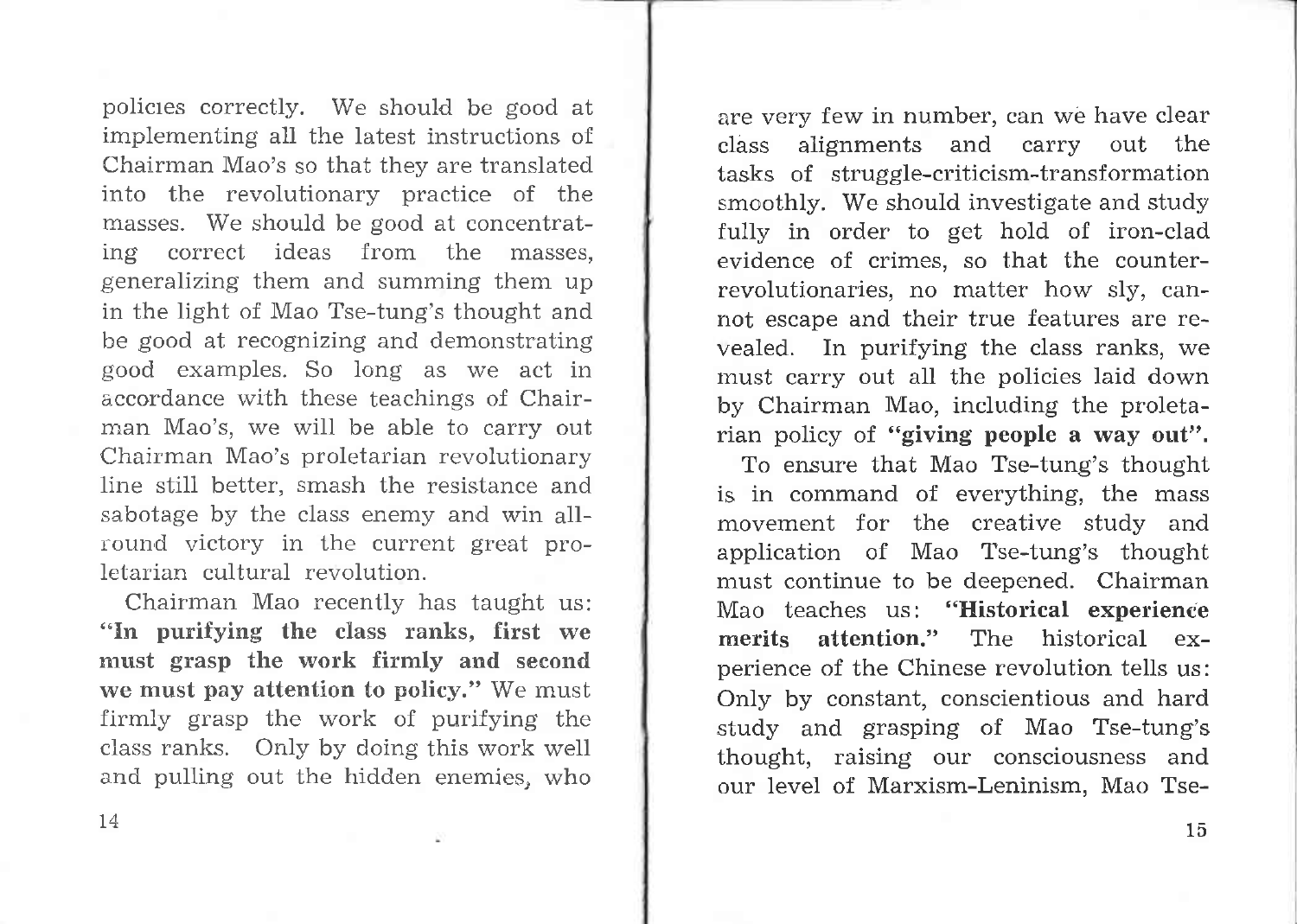tung's thought and ceaselessly summing up our experience in the light of Mao Tse-tung's thought can we avoid falling behind in the new situation and continue to advance along the correct path. Whoever runs counter to Mao Tse-tung's thought and self-righteously goes his own way is bound to make mistakes. We must, in the light of the history of the struggle between the two lines and the reality of the present practice of struggle-criticismtransformation, deepen the movement for the study of the history of the struggle between the two lines, and continue the revolutionary mass criticism and repudiation, so that, through the historical experience of the class struggle, people will deeply understand the correctness of Chairman Mao's proletarian revolutionary line and the evils of Liu Shao-chi's counter-revolutionary revisionist line. It is also necessary to select for our study those works of Chairman Mao's that are linked up with current tasks. We must

continue to run well various types of Mao Tse-tung's thought study classes with "fight self, repudiate revisionism" as the guiding principle. In the study classes, it is essential to study Chairman Mao's writings conscientiously, to promote the revolutionary style of matching words with deeds and being what one professes to be and to oppose the bad style of doing the opposite, so that the comrades of the whole Party and of the whole army and the revolutionary masses raise their consciousness of Mao Tse-tung's thought and of the struggle between the two lines and of class struggle to a new height.

The more firmly we hold victory in our hands, the more we should be clear-headed and raise our revolutionary vigilance <sup>a</sup> hundredfold. We should continuously strengthen the great Chinese People's Liberation Army, continue to do a good job in "supporting the army and cherishing the people", consolidate our national defence stil1 more, and be ready at aII times to

t6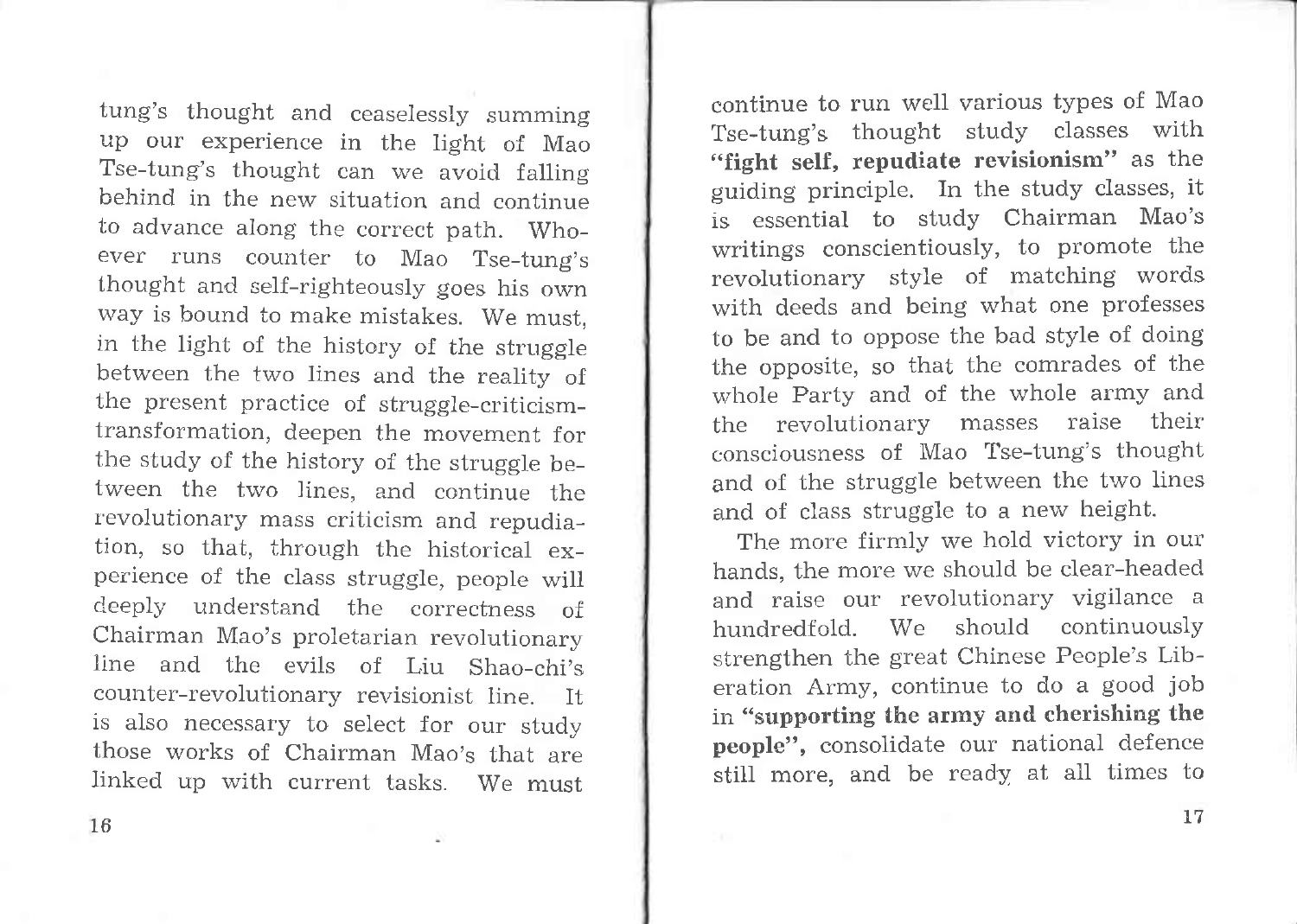wipe out resolutely, thoroughly, wholly and completely any enemy who dares to invade our country! We must be ready at all times to liberate Taiwan — our coun-<br>trv's sacred territory! try's sacred territory!

Chairman Mao teaches us:

The next 50 to 100 years, beginning from now, will he a great era of radical change in the social system throughout the world, an earth-shaking era without equal in any previous historical period. Living in such an era, we must be prepared to engage in great struggles which will have many features different in form from those of the past.<sup>1</sup>

1969 is the last year of the 1960s. The 60s of the twentieth century are years in which Marxism, Leninism, Mao Tse-tung's thought has been engaged in a great polemic and a great struggle against

modern revisionism and has won great victories. Imperialism headed by the United States, modern revisionism with Soviet revisionism as its centre and all reaction are falling on harder and harder times, and the struggle for liberation waged by the oppressed people and oppressed nations all over the world is advancing from strength to strength with great vigour. The heroic Albanian people have repeatedly scored new achievements in their anti-imperialist and anti-revisionist struggle and in their socialist revolution and socialist construction. It can be affirmed that, in the new year, the great struggle waged by genuine Marxist-Leninists and the revolutionary people throughout the world against imperialism, modern revisionism and all reaction is sure to gain new experience and win new victories !

Let us hold high the great red banner of Mao Tse-tung's thought, put Mao Tsetung's thought in command of everything,

<sup>&</sup>lt;sup>1</sup> From Chairman Mao's speech at the  $7,000$ strong meeting in 1962.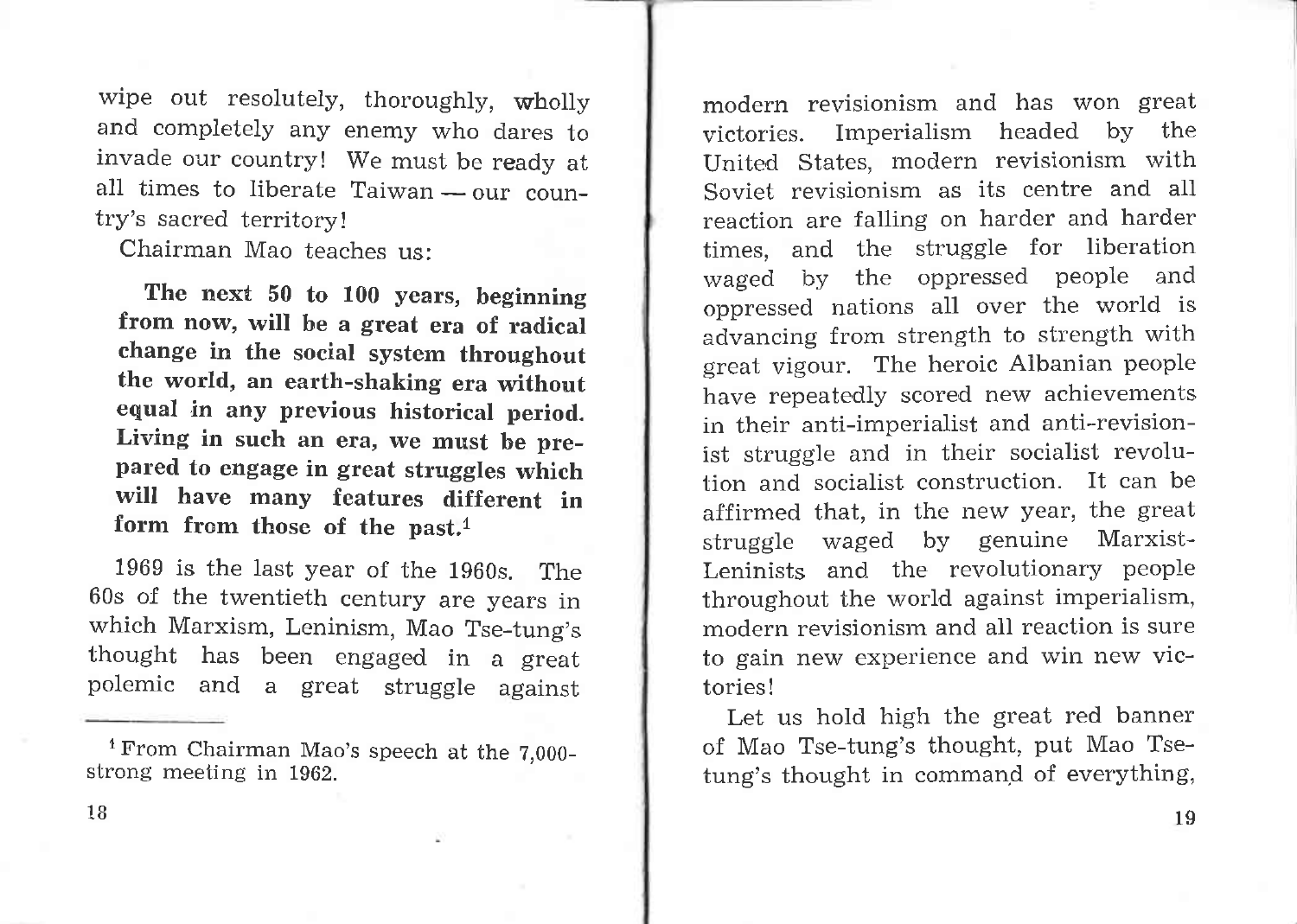"carry out the task of struggle-criticismtransformation conscientiously", "grasp revolution and promote production and other work and preparedness against wat" and fulfil still better all the clearly defined tasks so as to greet with concrete action the convocation of the Ninth National Congress of the great, glorious and correct Communist Party of China!

Let us follow our great leader Chairman Mao closely and advance courageously! Victory will be ours.